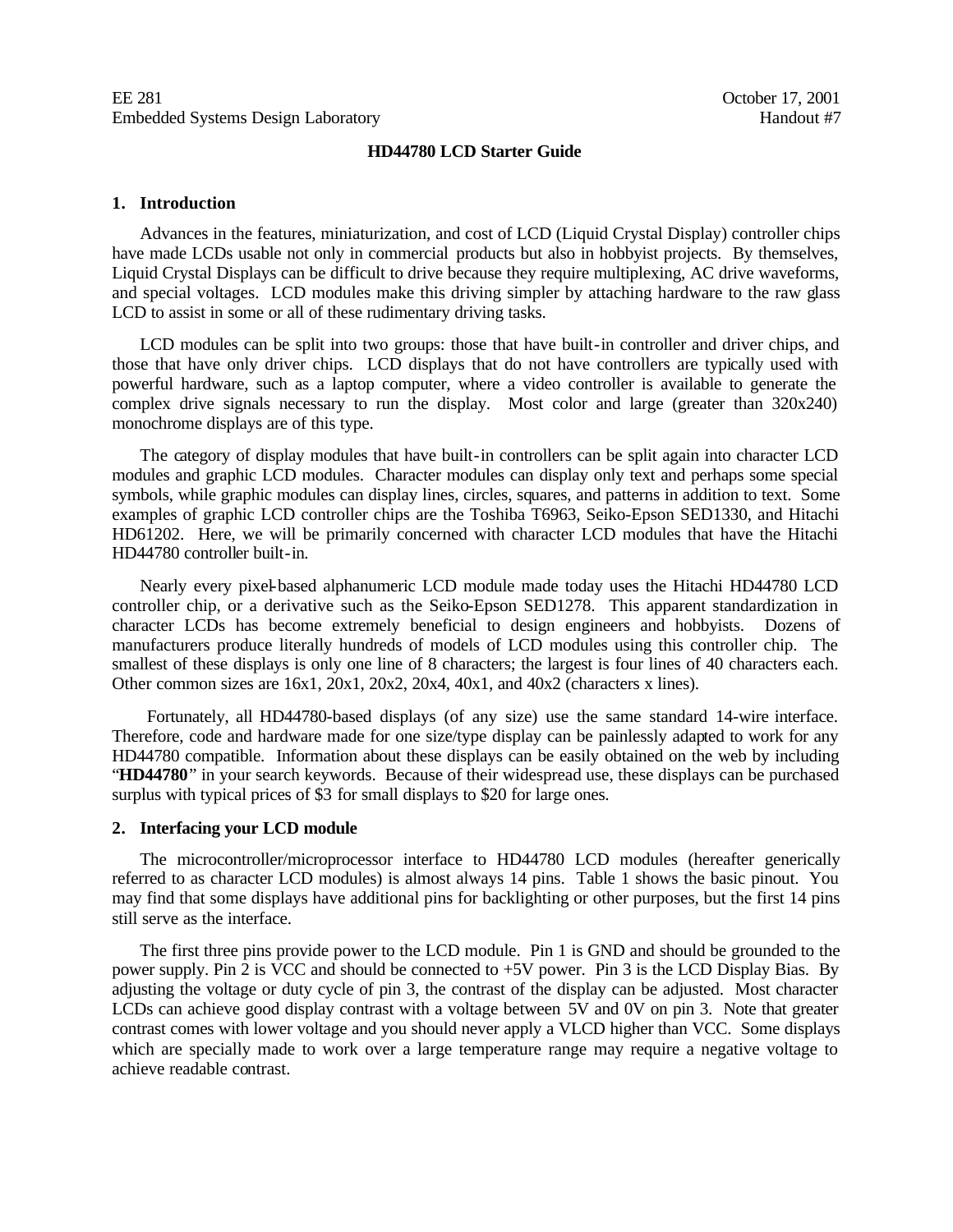14 13 **Pin# Name In/Out/Pwr MSBD7**  $\bullet$   $\bullet$   $\circ$ 1 GND Ground Power D<sub>5</sub> D4 2 | VCC | LCD Controller Power  $(+3 \text{ to } +5 \text{V})$  | Power D<sub>3</sub> D<sub>2</sub>  $\frac{3}{100}$  VLCD LCD Display Bias (+5 to -5V \*see text) Analog D<sub>1</sub> D0 LSB **R/W** 4 RS Register Select: H: Data L: Command Input Е **RS Contrast**  $5$  R/W H: Read L: Write Input **GND** Ub 6 | E | Enable (Data strobe, active high) | Input  $7 \quad |$  DB0  $|$  Data LSB  $|$  I/O 8 | DB1 | Data | I/O 9 | DB2 | Data | I/O 10 | DB3 | Data | I/O 11 | DB4 | Data | I/O  $12$  DB5 Data  $1/0$  $13$  DB6 Data  $1/0$ 14 DB7 Data MSB I/O 15 A LED Backlight Anode (optional) Power 16 K LED Backlight Cathode (optional) Power

**Table 1: Character LCD Pinout**

Pins 4,5, and 6 are the control lines for the LCD. These lines indicate what kind of transaction you are proposing to do over the data lines DB0-7. The state of RS indicates whether you wish to transfer commands or display data. The R/W line indicates whether you intend to read or write. Finally, the E line tells the display when you are actually ready to perform the transaction. The control lines RS, R/W, and E, along with the data lines DB0-7 are standard digital logic inputs or outputs. Remember than when performing reads you must set the port connected to DB0-7 to be input.

## **3. Accessing your LCD module**

Character LCD modules are accessed through only two "registers", the Command Register, and the Data Register. When you perform a read or write with RS low, you are accessing the Command Register and giving the module instructions. When you read or write with RS high, you are accessing the Data Register and reading or writing characters/data from or to the display. Table 2 contains pseudo-code examples of reads and writes to the two registers. The pseudo-code can be implemented on any microcontroller and assumes that DBPORT is the port to which DB0-7 are connected. Since some microcontrollers are very fast, delays may be required between the steps described in the pseudo-code. See the concise datasheet on the course web page for more information.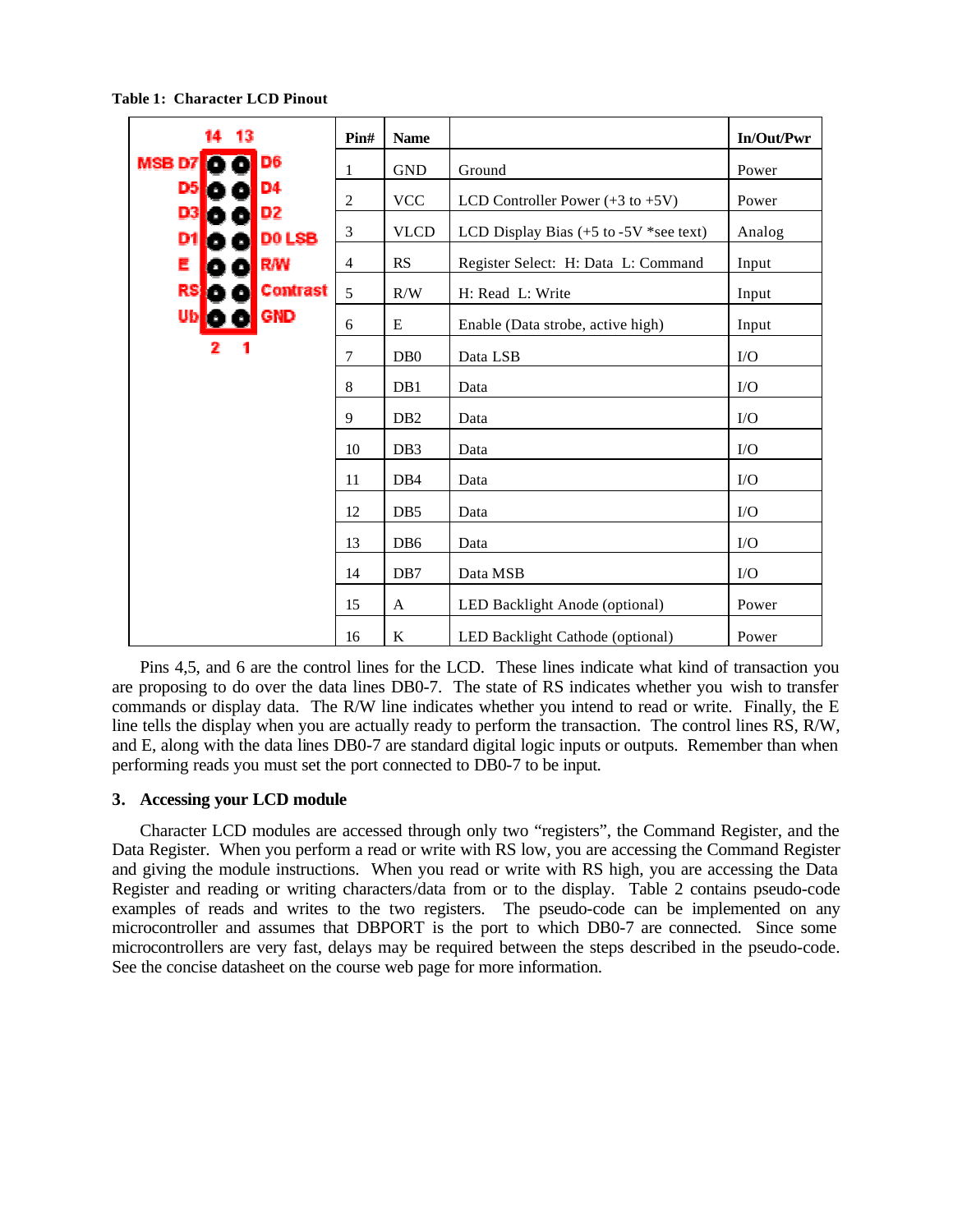**Table 2: LCD access pseudo-code**

|    | Reading from a register                                                 | Writing to a register |                                                                         |  |  |  |
|----|-------------------------------------------------------------------------|-----------------------|-------------------------------------------------------------------------|--|--|--|
| 1. | set RS line high or low to designate the<br>register you wish to access | 1.                    | set RS line high or low to designate the<br>register you wish to access |  |  |  |
| 2. | set R/W line high to indicate a read                                    | $2^{2}$               | set R/W line low to indicate a write                                    |  |  |  |
| 3. | set DBPORT to input                                                     | 3.                    | set DBPORT to output                                                    |  |  |  |
| 4. | set E line high to begin read cycle                                     | 4.                    | write data to DBPORT                                                    |  |  |  |
| 5. | pause to allow LCD to fetch the data                                    | 5.                    | set E line high to begin write cycle                                    |  |  |  |
| 6. | read data from DBPORT                                                   | 6.                    | pause to allow LCD to accept the data                                   |  |  |  |
| 7. | set E line low to finish read cycle                                     | 7.                    | set E line low to finish write cycle                                    |  |  |  |

## **4. Initiatizing and programming your LCD**

Character LCDs must be initialized after power-on and before writing data to the display. The initialization must consist of at least a **Function Set** command, preferably followed by an **Entry Mode Set**, **Display Control**, and a **Clear Display**. Issuing each of these commands after the **Function Set** ensures that you know the state of your display. Instructions on how to issue and use these commands can be found by looking at the concise datasheet, or at the HD44780 controller datasheet for more information. Below is an example initialization sequence and "hello world" program assuming you've programmed the C functions LcdCommandWrite(unsigned char command) to write commands to the LCD, and LcdDataWrite(unsigned char data) to write data to the LCD:

```
// initiatize lcd
LcdCommandWrite(0x38); // function set:
                        // 8-bit interface, 2 display lines, 5x7 font
LcdCommandWrite(0x06); // entry mode set:
                        // increment automatically, no display shift
LcdCommandWrite(0x0E); // display control:
                       // turn display on, cursor on, no blinking
LcdCommandWrite(0x01); // clear display, set cursor position to zero
// write "hello world" to the display
LcdDataWrite("H");
LcdDataWrite("e");
LcdDataWrite("l");
LcdDataWrite("l");
LcdDataWrite("o");
LcdDataWrite(" ");
LcdDataWrite("W");
LcdDataWrite("o");
LcdDataWrite("r");
LcdDataWrite("l");
LcdDataWrite("d");
```
## **5. LCD references on Web sites:**

http://www.doc.ic.ac.uk/~ih/doc/lcd/ http://home.iae.nl/users/pouweha/lcd/lcd.shtml